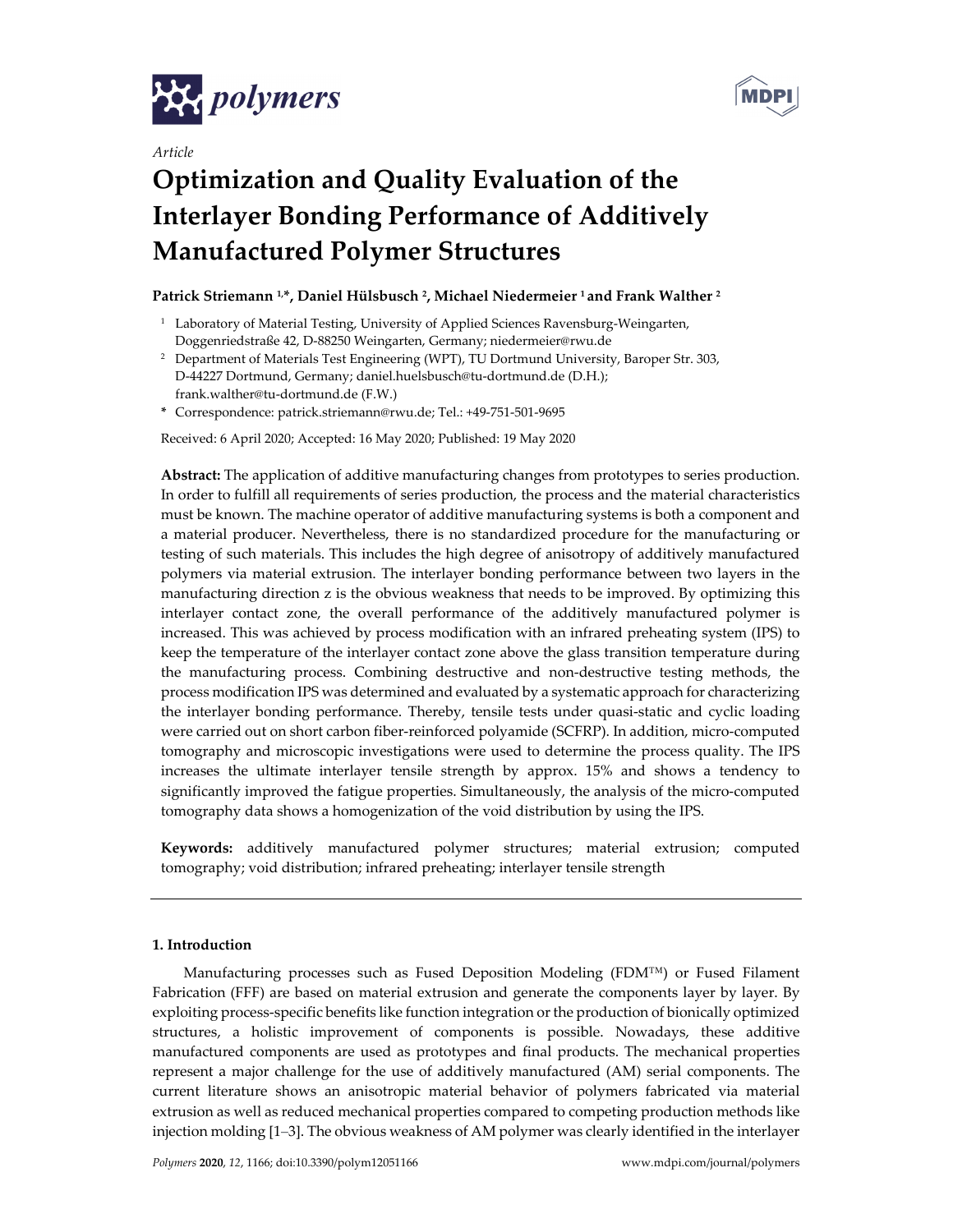contact zone in the manufacturing direction z [3]. Thus, the overall performance of constructions depends essentially on the interlayer tensile strength. The optimization of this interlayer contact zone regarding stiffness and strength leads to an increase in the overall performance of AM polymer via material extrusion [4]. Furthermore, this is an opportunity for reducing the anisotropic material behavior [5]. Sun et al. [6] investigated different mechanisms of bond formation for material extrusion-based polymers and highlighted a thermal dependency of the interlayer bonding performance. Kousiatza and Karalekas [7] integrated a FaserBragg‐grating in an FFF component. The in situ detection of temperature distribution ensures a detailed description of temperature variation within the component during the manufacturing process. Thus, the influence of temperature on the interlayer bonding and material performance was visible. Costa et al. [8] developed a temperature model for material extrusion‐based manufacturing processes and highlighted a correlation between the thermal prehistory and the interlayer bonding performance. Putting this literature into context, the higher surrounding temperature results in an increased material performance, in particular for the interlayer tensile strength.

In Figure 1, a stress–strain diagram out of quasi‐static tensile tests is shown. In each case, a specimen in the ZXY orientation was tested, one specimen was manufactured individually in the printing chamber and the other was manufactured with identical process parameters with two further specimens in the printing chamber. The experimental setup enforces different surface temperatures of the polymer, especially in the interlayer contact zone. The results show a significantly reduced interlayer tensile strength and highlight the challenges for a reproducible manufacturing process. Thus, the material performance of the AM component is increased by a successful diffusion process in the interlayer contact zone. This is ensured by keeping the temperature of the interlayer contact zone above the glass transition temperature of the polymer [9].



Figure 1. (a) Stress-strain diagram for short carbon fiber-reinforced polyamide (SCFRP) specimens, (**b**) 1 ZXY specimen in printing chamber, and (**c**) 3 ZXY specimen in printing chamber.

A reproducible manufacturing process requires a defined window of viscosity and shear rate for processability. This window can be adjusted by adding additives [10] or by increasing the temperature. The thermal energy for annealing the AM polymer interlayer contact zone can be applied in a post process [11] or by increasing the surrounding temperature. Both improve the mechanical properties and the reproducibility of the manufacturing process. The higher thermal energy in the interlayer contact zone increases the melt diffusion und optimizes the mechanical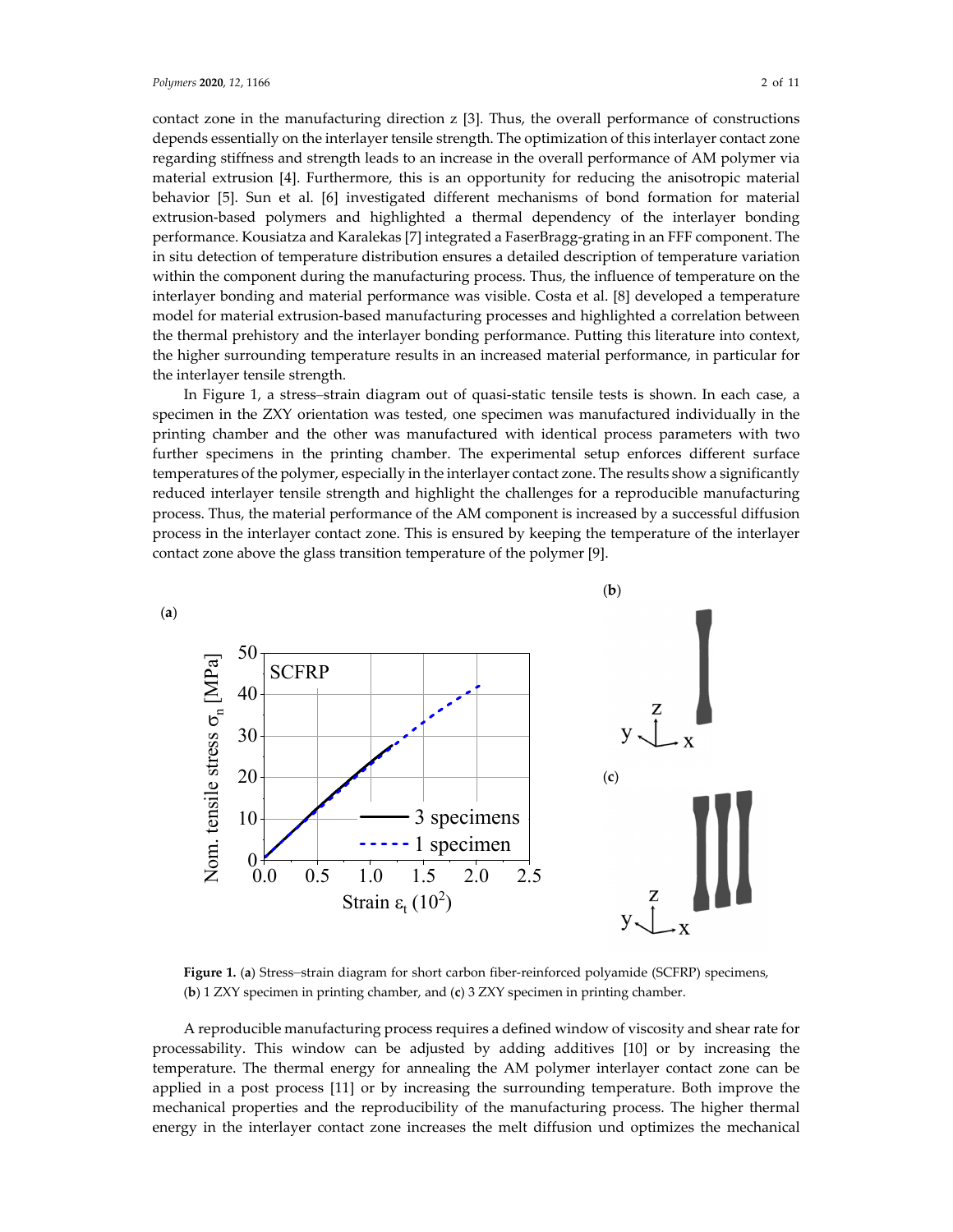#### *Polymers* **2020**, *12*, 1166 3 of 11

properties. Furthermore, the misalignment of the carbon fibers along the moving direction of printing head reinforces the interlayer contact zone [12]. There are several approaches for implementing a higher surrounding temperature. One of the most common approaches is the use of a heated printing chamber. Kishore et al. [13] achieved a significant increase of the interlayer bonding performance by preheating the surface temperature with infrared heat. Thereby, the interlayer bonding performance was determined by a double cantilever bending test in fracture mode I. Du et al. [14] introduced a numerical model for the analysis of the thermal distribution of FDM using a laser-based preheating system. Using the laser-based preheating system, the experimental results show an improvement of the interlayer bonding performance, which is characterized by the interlayer tensile strength. As for the higher surrounding temperature, there are many alternatives to characterize the interlayer bonding performance. Kishore et al. [13] and Spoerk et al. [15] used a double cantilever test in fracture mode I to determine the interlayer strength. Davis et al. [16] investigated the fracture toughness of individual welds in fracture mode III. Both experimental setups are difficult to use under cyclical loads. Sun et al. [6] characterized the interlayer bonding performance by 3‐point bending tests, and Dutra et al. [17] exploited the short beam bending test according to the interlaminar shear strength for composite materials. The experimental setups with a flexural load combine the tensile and compressive stresses in the material. Du et al. [14] carried out the interlayer bonding performance as many others have with the interlayer tensile strength [18,19]. Watschke et al. [20] adapted several approaches for characterizing a multi-material interface. The load types are separated for tensile, shear and compressive loads to enable a detailed characterization of the interface.

In this study, the interlayer tensile strength is used to characterize the interlayer bonding performance. An innovative approach for quality evaluation shows the void distribution depending on the manufacturing direction z. As an example, this test methodology is demonstrated on an optimized process by an in situ infrared preheating system (IPS). Due to the large number of testing methods, the aim of this study is to establish a systematic approach for determining the interlayer bonding performance and evaluating the quality of the interlayer contact zone. The objective question that needs to be answered is whether the methodology can detect the process-related errors.

### **2. Material and Manufacturing**

A short carbon fiber-reinforced polyamide (SCFRP) (CarbonX™ Nylon Gen. 2, 3DXTECH, Grand Rapids, MI, USA) was used for the investigations. The filament has a fiber weight content of approx. 12.5 wt.%, the fiber diameter is 7  $\mu$ m and the fiber length distribution is 150 to 400  $\mu$ m after extrusion to filament. The composite material is supplied in vacuum-packed spools with a diameter of 1.75  $\pm$  0.05 mm. Before processing, the material was dried for 4 hours at 50 °C in an oven (FP 115, Binder). Table 1 gives the different material properties of the SCRFP from previous studies. As shown in Figure 1, the results show a high degree of variation due to different parameter settings and experimental setups. In addition, the anisotropic material behavior is highlighted by significantly reduced mechanical properties by changing the built orientation in the printing chamber (XYZ, YXZ and ZXY).

| <b>Material Characteristic</b> | Unit | Variation          | <b>Values</b> | Source |
|--------------------------------|------|--------------------|---------------|--------|
|                                |      | XYZ.               | 4540          | [3]    |
|                                |      | YXZ                | 2291          | [3]    |
| Young's modulus                | MPa  | ZXY                | 1436          | [3]    |
|                                |      | Infill: $\pm$ 45°  | 5075          | [21]   |
|                                |      | Infill: Concentric | 3839          | [21]   |
|                                |      | XYZ                | 46.1          | [3]    |
|                                |      | YXZ                | 29.1          | [3]    |
| Tensile strength               | MPa  | <b>ZXY</b>         | 10.6          | [3]    |

**Table 1.** Selected material performances of CarbonX™ processed by FFF under tensile loading [3,21]. Layer height =  $0.2$  mm, Infill =  $100\%$ , Extrusion temperature =  $260$  °C, Manufacturing orientation according to ASTM F2921‐11.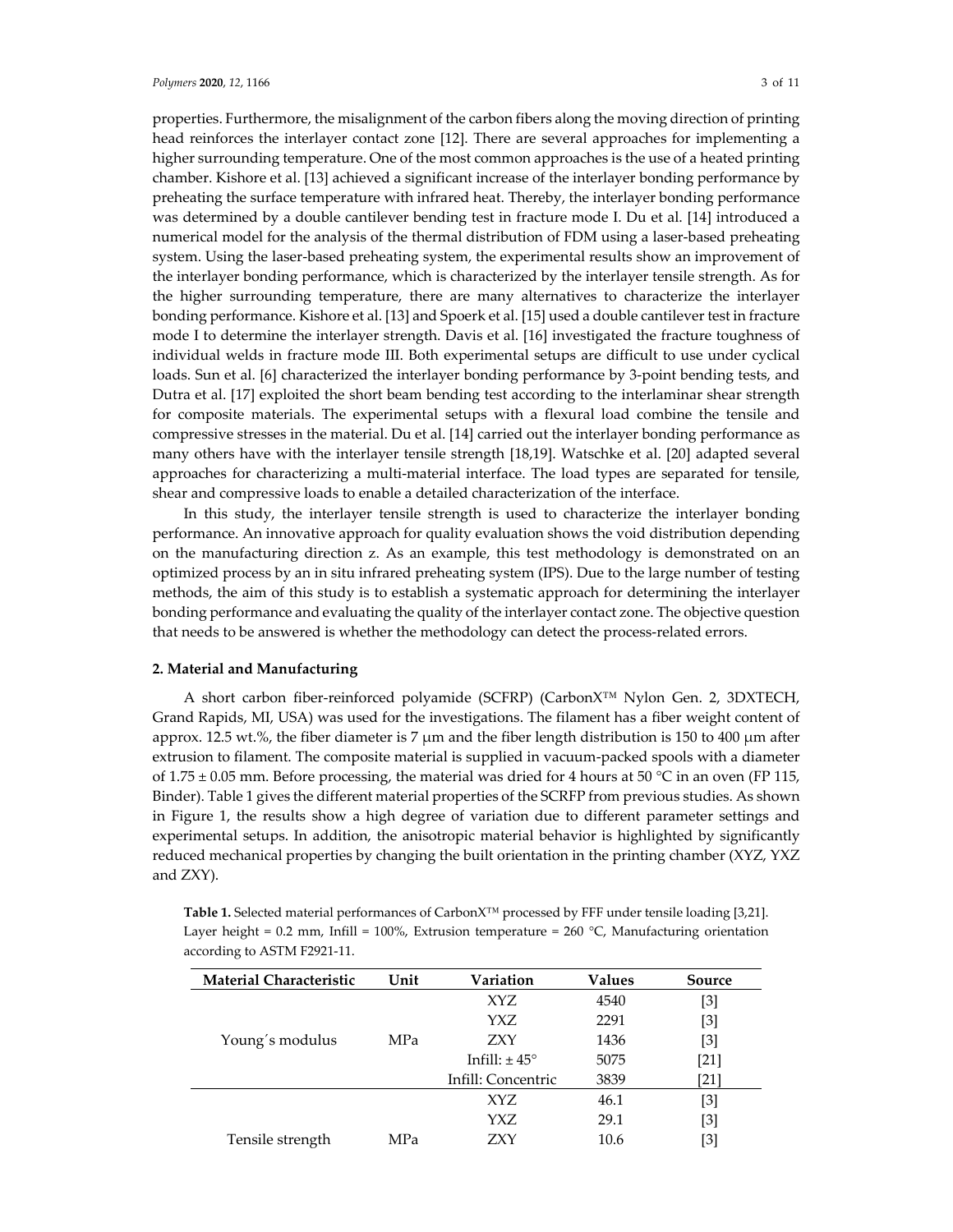| Infill: $\pm$ 45 $^{\circ}$ | 46.3 | [21] |
|-----------------------------|------|------|
| Infill: Concentric          | 37.8 | [21] |

The specimens were generated layer-by-layer with the additive manufacturing process FFF. In this study, the specimens were manufactured in the ZYX orientation according to ASTM F2921‐11. Each print job contained three specimens in the printing chamber in order to compensate for thermal gradients during the manufacturing process, with only the same specimen per print job used for mechanical testing. Selected manufacturing parameters are displayed in Table 2. In order to evaluate the influence of IPS, standardized FFF specimens were used as a reference. The IPS consists of two ceramic radiators (QFE, Ceramix Ltd., Ballydehob, Ireland) with 150 W each and emitted long‐wave infrared rays with wavelengths of 2 to 10 μm. For the selective temperature control of the current layer, the radiations are focused by additional reflectors. Figure 2 shows the standard process FFF and the modified process FFF IPS during the manufacturing process by a thermographic image. The images show, in the upper area, the hot-end for applying the molten thermoplastic material and the three upright specimens on the printing bed. The FFF IPS shows a significantly increased temperature level of the entire specimens, especially at the deposition point near the hot-end.



**Figure 2.** Thermographic distribution during the manufacturing process: (**a**) FFF and (**b**) FFF IPS.

**Table 2.** Selected parameter gradients for the manufacturing processes FFF and FFF IPS. Manufacturing orientation according to ASTM F2921‐11.

| Parameter             | Unit      | $CarbonX^{TM}$   |
|-----------------------|-----------|------------------|
| Nozzle diameter       | mm        | 0.4              |
| Extrusion bead        | mm        | 0.5              |
| Layer height          | mm        | 0.2              |
| Orientation           |           | ZYX <sup>3</sup> |
| Extrusion temperature | $\circ$ C | 260              |
| Velocitv              | $mm·s-1$  | 10               |

#### **3. Experimental Setup**

The quasi-static tensile tests were executed on a universal testing system (Zwick 1464,  $F_{\text{max}} = 50$ kN) according to DIN 527. Strain measurement was done by a tactile extensometer (MultiXtens, ZwickRoell, Ulm, Germany). After preloading with +10 N, the displacement velocity was set to 1 mm min<sup>-1</sup> to determine Young's modulus in the range between 0.05% to 0.25% of strain. After that, the displacement velocity was increased to 50 mm min<sup>1</sup> to identify the tensile strength. The stop criterion was defined with a 50% drop in force.

The cyclic investigations under tensile loading were done with a servo‐hydraulic testing system (Instron, 8872,  $F_{\text{max}} = \pm 10$  kN) under sinusoidal tension loading with a stress-ratio R = 0.1 and a testing frequency f = 5 Hz. The deformation behavior was observed with digital image correlation (DIC) (Q‐ 400, Limess), and the change in temperature was monitored via thermal camera (TIM 450, Micro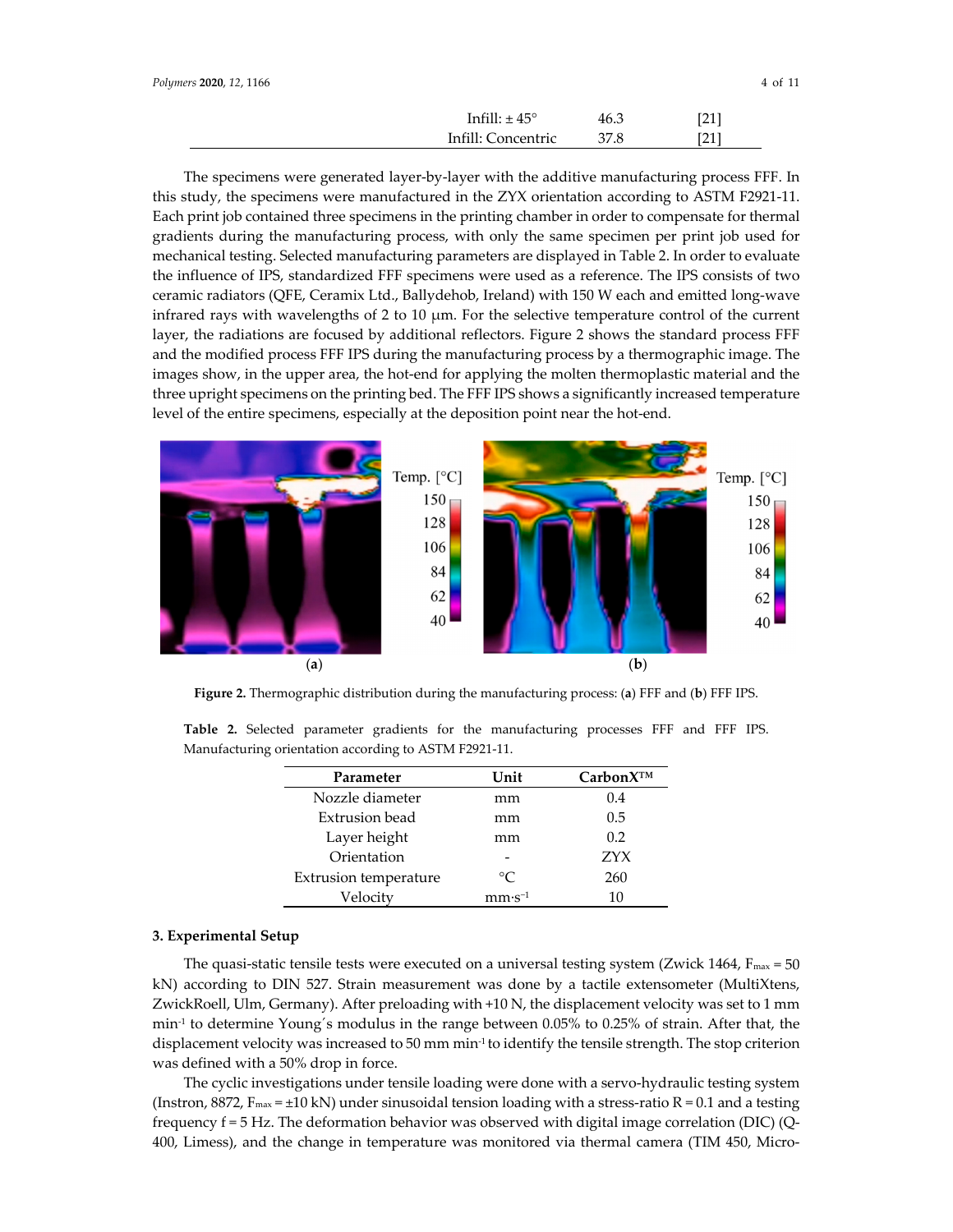Epsilon, Ortenburg, Germany). For all destructive testing methods, the specimen geometry in Figure 3a was used in accordance with DIN 527. The experimental setup for the cyclic investigations is shown in Figure 4.

The microscopic investigations were performed with a 3D laser scanning confocal microscope (VK‐X100, Keyence, Osaka, Japan). The optical measurement of the surface roughness was performed with a 10× lens on the untreated surfaces. The indicated surface roughness values represent the mean value of 100 profile measurements. The void analysis was carried out on the basis of micro‐computed tomography (CT) scans taken by a universal micro‐CT inspection system (XT H 160, Nikon, Tokyo, Japan).



**Figure 3.** (**a**) Specimen geometry with dimensions in mm according to DIN 527‐2 type 1BA, (**b**) Sketch of the cross-section correction by surface roughness R<sub>z</sub> not to scale.



**Figure 4.** Experimental setup for destructive testing under cyclic loading.

#### **4. Results and Discussion**

In general, the results of the destructive testing methods are stress-based. The proper determination of the specimen cross‐section is sophisticated due to a high macroscopic waviness in the untreated AM surface. Therefore, the specimen cross-section on which the specified stress is based was determined as follows. The macroscopic dimensions of the cross-sectional area were determined with a tactile micrometer. These macroscopic results for the length *l* and width *w* were corrected by the microscopically measured surface roughness Rz. The sketch in Figure 3b serves as an example for the cross‐section correctness of the length *l* with the surface roughness.

$$
A_{effective} = (w - (2 \times R_z)) \times (l - (2 \times R_z)),
$$
\n(1)

Because no significant differences in the surface roughness profiles were detected, an average value for  $R_z = 125 \mu m$  was used to correct all specimens. Figure 5 shows the results and corresponding standard deviations of the quasi-static tensile tests in terms of Young's modulus and the tensile strength. The number of specimens was at least  $n = 5$ . The bar chart highlights the change in material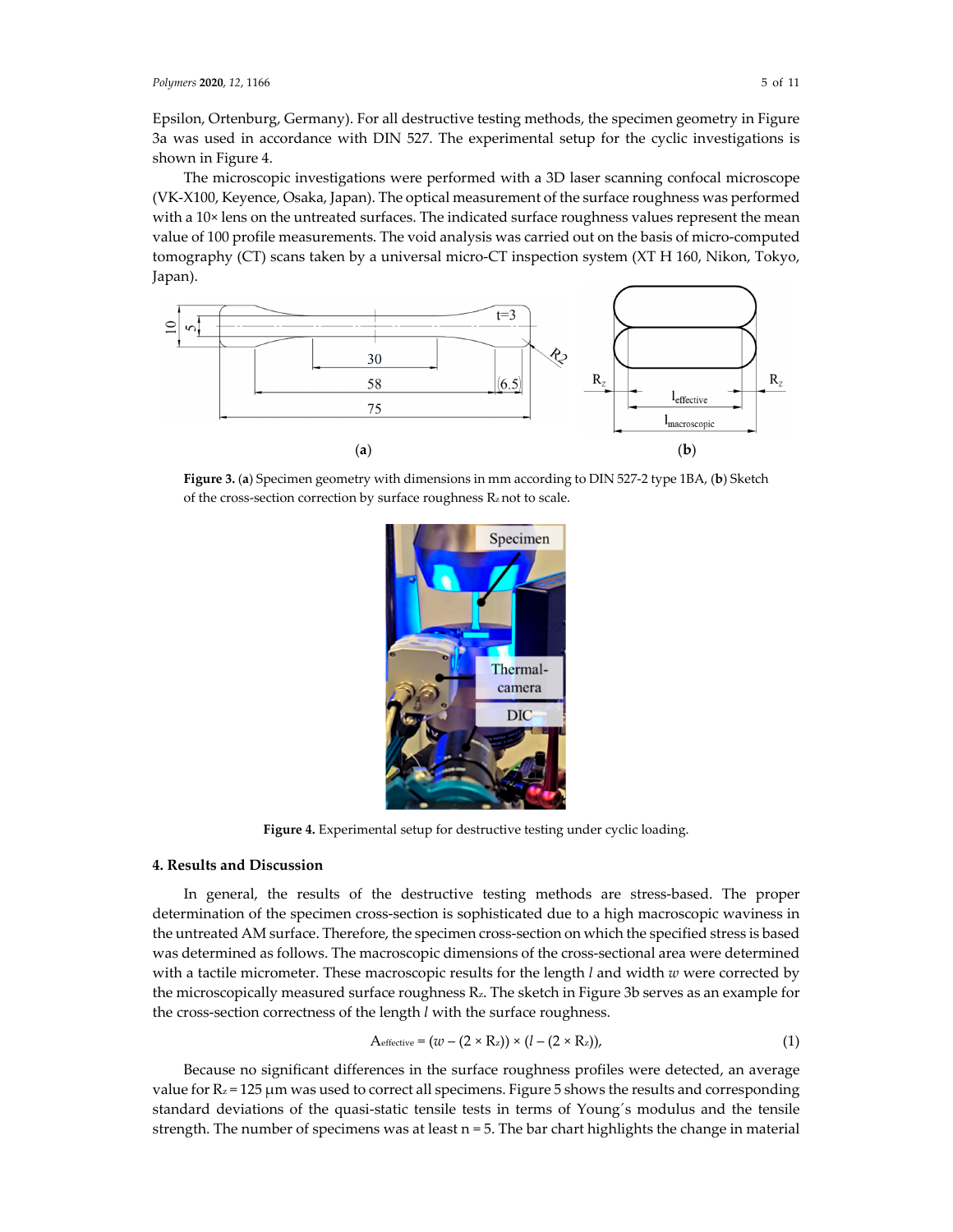performance caused by using the IPS. The change in Young´s modulus of about 6% in combination with the corresponding standard deviations can be considered as a tendency. The tensile strength increases by about 17%, which indicates an improvement in material performance due to the usage of IPS.



**Figure 5.** Results of the quasi‐static tensile tests in terms of Young´s modulus and the tensile strength.

The basis for the cyclic tests was the quasi-static tests and the resulting ultimate tensile strength. The maximum stress level was selected depending on the ultimate tensile strength. The two stress levels at 20% and 30% of the ultimate tensile strength were chosen to qualitatively evaluate the influence of the process modification IPS on the lifetime. The aim of the experimental setup with cyclic loading was to identify a tendency of the lifetime with minimal experimental effort. The cyclic test data show no significant changes in temperature due to the cyclic load being at 5 Hz. The optical DIC device for monitoring the deformation behavior highlights the maximum strain perpendicular to the load introduction exactly between two layers. Figure 6 gives the results of the cyclic investigations; the abscissa shows the number of cycles to failure in logarithmic scaling, and the ordinate shows the maximum stress level in linear scaling. Despite the relative load as a function of the ultimate tensile strength, the use of IPS shows a significant effect on the material response under the cyclic tension–tension loading. The formulation of a linear equation describing the geometric relationship of two points in terms of the intercept of the axis and slope allows a first comparison for the lifetime performance. In particular, the difference in slope indicates a significant influence of the IPS on the material performance under cyclic loading and shows great potential for lifetime applications.



**Figure 6.** S/N curves for the tendency of lifetime estimation.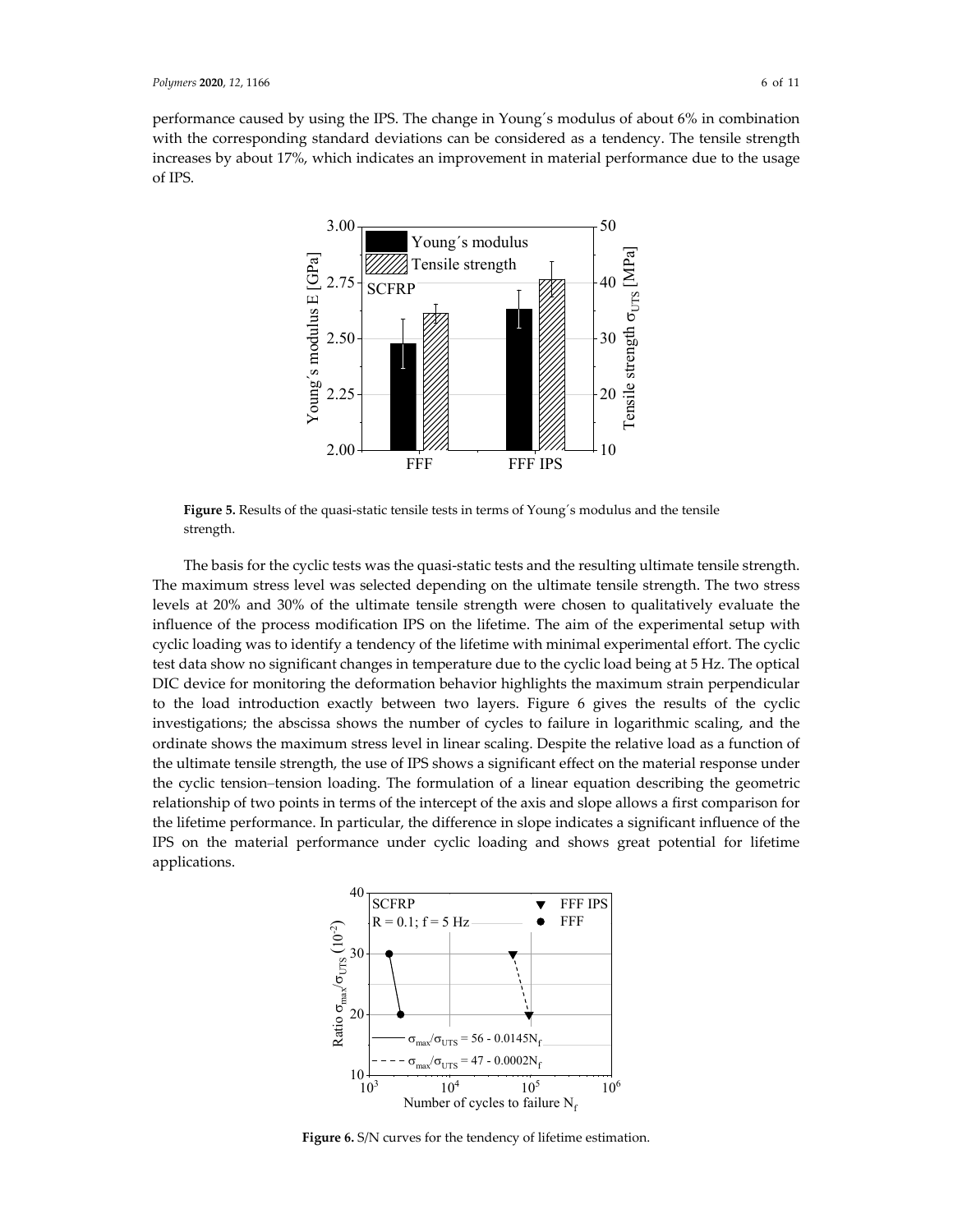The micro‐CT scans from the testing area of the respective specimens are shown in Figure 7. The standard defect analysis results in an absolute void volume content of 5.7% for the standard process FFF and 4.3% for the modified process FFF IPS. Qualitatively, the scans for the standard process FFF show a higher defect volume per void within the specimen. On the basis of this standard defect analysis and the measuring accuracy, the data do not allow any statement about significant differences in the defects and their distribution. Thus, the limitations of the standard defect analysis show a lack of informative value, which is to be extended by additional data processing.



**Figure 7.** Representative micro‐CT scans of the testing area: (**a**) FFF and (**b**) FFF IPS.

By processing the data of the defect analysis, the void distribution is observed more precisely. For this purpose, the three-dimensional micro-CT scans were sliced into two-dimensional layers with a height of 7  $\mu$ m. The two-dimensional void areas in each layer are ideally calculated in a threedimensional void volume per layer by multiplying it with the layer height of 7 μm. For each void in a layer, this results in an ideally void volume per layer for the defined layer height. Every individual void volume per layer was plotted as a function of the relative z position, which corresponds to the manufacturing direction z. In order to put the relative z position into a real context, the microscopically measured height profile of the specimen surface was superimposed on the void volume data. The height profile shows the typical macroscopic waviness of untreated additively manufactured FFF materials. The described data analysis is given in Figure 8 for the standard process FFF and in Figure 9 for the modified FFF IPS.

In the standard process FFF, voids accumulate at regular intervals of 200 μm, which corresponds to the manufacturing layer height in Table 2. The synchronization of the relative position in the z direction makes the position of the void accumulations visible. The increased number of voids appear for the standard process FFF in the interlayer contact zone. The modified process with the use of IPS does not show these accumulations. The distribution of void volumes per layer shows a quasihomogeneous appearance without a pattern depending on the layer height of the manufacturing process.

The results of the experiments show the influence of the process modification IPS on the material performance and the void distribution. Bellehumeur et al. [22] highlighted that the formation of bonding in the FDM process is driven by the thermal energy of semi-molten material. The IPS provides an additional energy source that increases the thermal energy of the polymer surface. The higher temperature of the interlayer contact zone leads to an increased movement of polymer chains and thus to a higher interlayer bonding performance [23]. The quasi-static and cyclic experiments in this study show the same tendency. The non‐destructive tests highlight a different void distribution within AM polymers due to IPS. The standard process FFF shows void accumulations between two layers resulting in reduced effective cross-sectional areas within the interlayer contact zone of FFF specimens. The modified process FFF IPS exhibits a quasi-homogeneous void distribution in the z direction. Therefore, the interlayer contact zone has an increased effective cross‐sectional area compared to the standard process FFF. The different effective cross‐sectional areas can lead to different stress concentrations, which have their origins at the different shapes of voids between two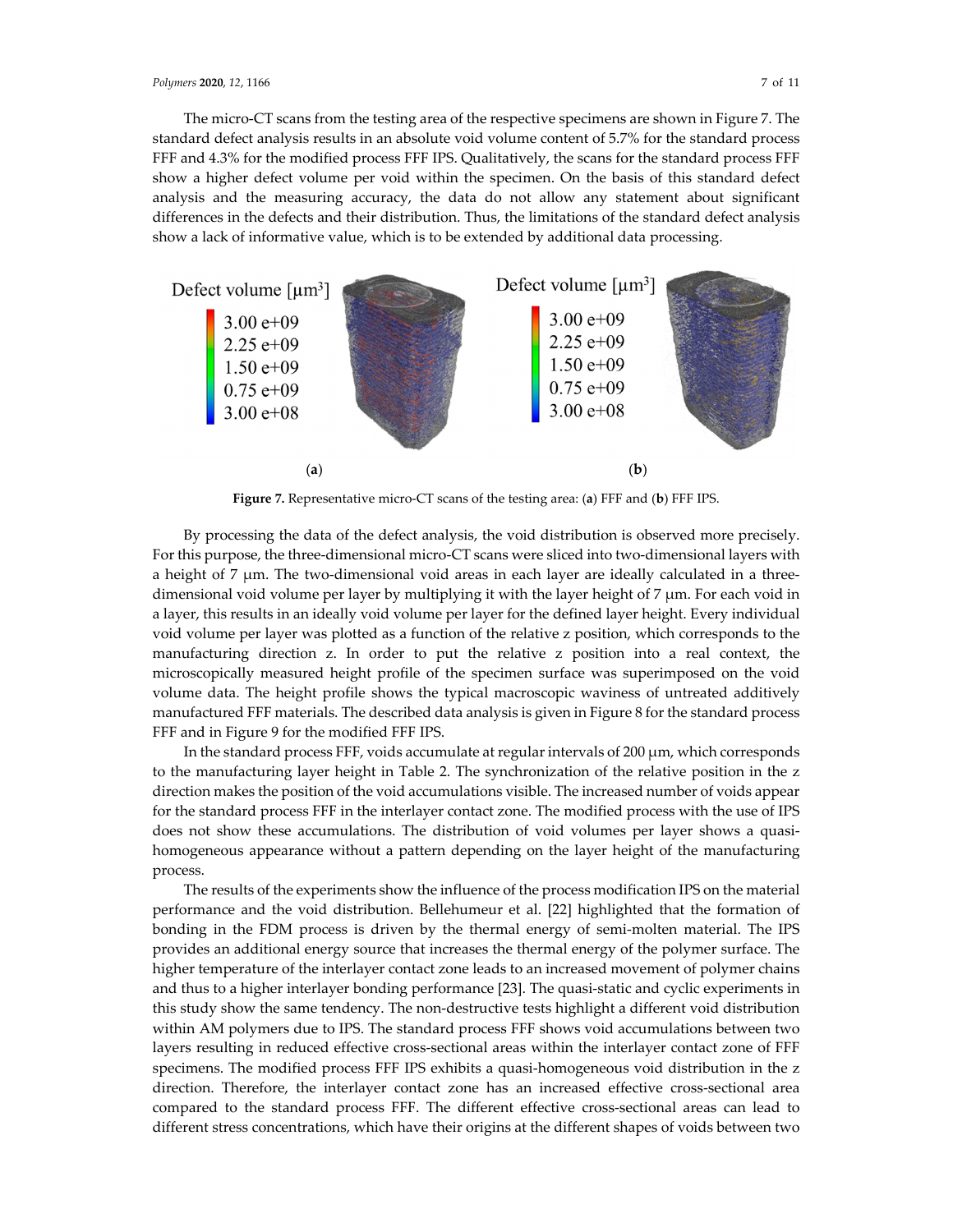layers [24]. In addition, the results show various effects of the IPS on the material performance depending on the load type. The use of IPS improves the ultimate tensile strength by about 17%. Because of the high standard deviation, this improvement should be considered as a trend. In contrast, the results of cyclic investigations indicate a great improvement in the lifetime performance due to IPS. Compared to the quasi-static tensile tests, the tensile tests under cyclic loading are more structure-sensitive. The different bond formations, void characteristics and effective cross-sectional areas due to the IPS have a positive effect on the lifetime performance. In addition to the impact on the process development, the combination of testing technologies used for mechanical characterization can be summarized as a systematic approach. The methodology shows potential for detecting process-induced defects as well as structural differences of extrusion-based additively manufactured polymer.



**Figure 8.** Void analysis of FFF based on micro‐CT data, the void volume per void and the height profile vs. relative position in z.



**Figure 9.** Void analysis of FFF IPS based on micro‐CT data, the void volume per void and the height profile vs. relative position in z.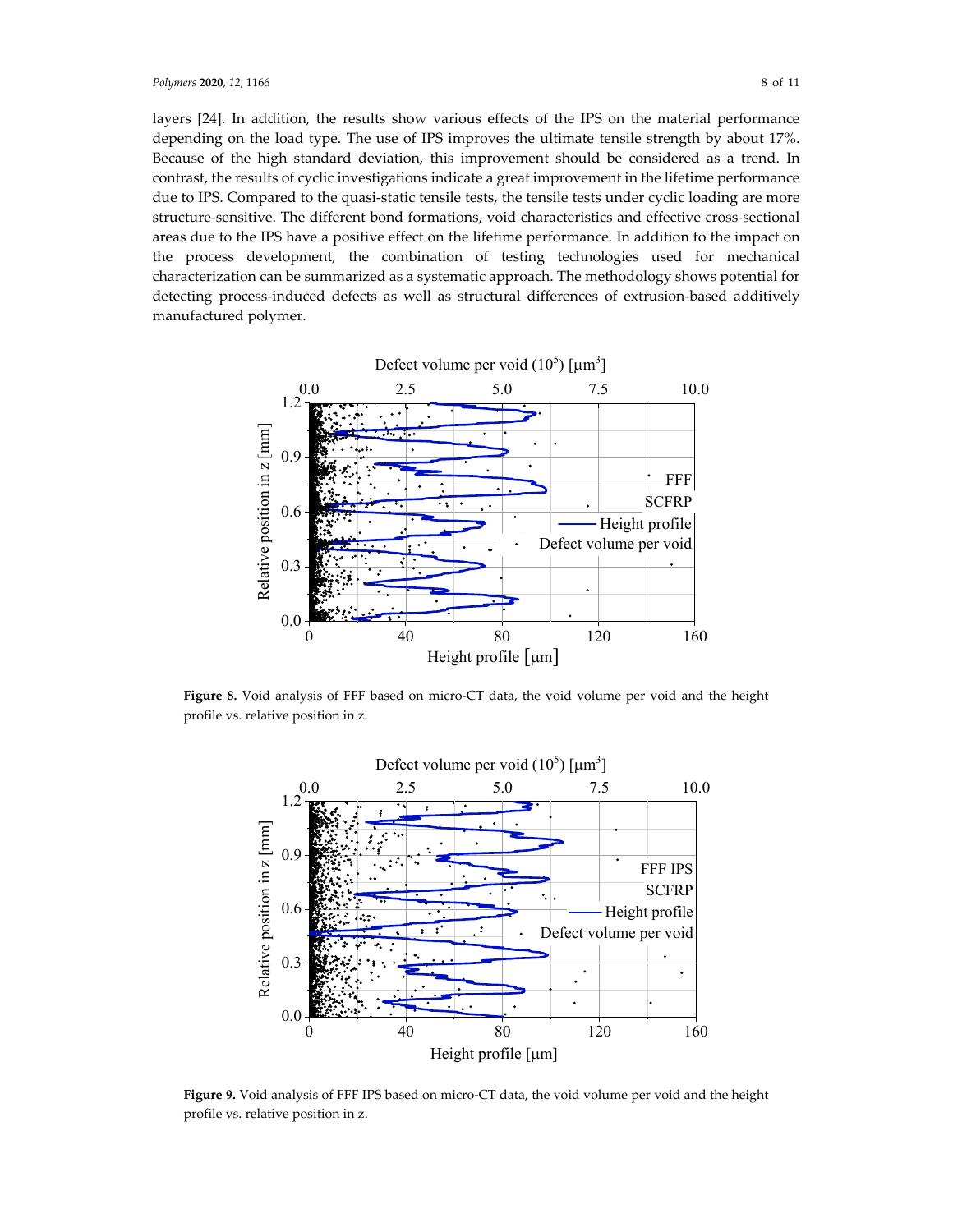#### **5. Conclusions and Outlook**

The obvious weakness of additively manufactured (AM) polymers due to material extrusion was deduced from the literature and selected preliminary tests in the manufacturing direction z. The standard process Fused Filament Fabrication (FFF) was adapted by an in situ infrared preheating system (IPS) to optimize the interlayer bonding performance of AM polymer. The evaluation of the process modification IPS requires a proper characterization of the interlayer bonding performance. Hence, a systematic approach to characterize the interlayer tensile strength is introduced. The destructive tests under quasi‐static and cyclic loading were performed to estimate the material performance, and non‐destructive testing methods like micro‐computed tomography (CT) and 3D laser scanning confocal microscopy were executed for quality assessment.

A short carbon fiber‐reinforced polymer (SCFRP) was used to investigate the process modification IPS for material performance and quality. The stress-based evaluation of the destructive tests is based on the initial cross‐sectional area of the specimen. The innovative method for determining the initial cross‐sectional area consists of the macroscopic measurement corrected by the surface roughness Rz. The quasi-static tensile tests indicate a tendency for an improved interlayer bonding performance by using the IPS. The mechanical tests under cyclic loading highlight the opportunities to improve the lifetime performance of AM polymer with the IPS.

The absolute void volume content of the standard process FFF and the modified process FFF IPS is comparable. By processing the defect data, void accumulations of the standard process FFF are visible. The synchronization of the macroscopic height profile demonstrates the existence of void accumulations between the layers for the standard process FFF. The modified process FFF IPS shows a quasi-homogeneous void distribution for the manufacturing direction z. This results in a higher effective cross‐sectional area in the interlayer contact zone.

The results of this study show the ability to characterize the interlayer bonding performance and optimize the overall material performance of AM polymer. Nevertheless, there is potential for improvement, both in the systematic approach and in the process modification. The current prototype of IPS consists of two long‐wave ceramic radiators that are focused on the upper layer. The investigations, as well as the literature, show that the higher temperature level in the interlayer contact zone leads to better material performances. Nevertheless, the heat radiation has to be focused more precisely on the deposition spot, intensifying this effect of optimized material performances. The external heat source is also suitable for a defined cooling of the AM polymer. The crystallization of semi‐crystalline thermoplastics can be influenced by defined cooling conditions. This is intended to further increase the material performance. This modification leads to a local material performance depending on process parameter gradients.

The systematic approach, which characterizes the interlayer bonding performance, is based on the interlayer tensile strength. The combination of destructive and non-destructive testing methods aims to separate process‐induced defects for a proper characterization of the local material performance. In order to cover more application‐oriented load types, the evaluation of the interlayer bonding performance will be extended with shear loadings. In comparison to different manufacturing directions, a more detailed consideration of the resulting surface roughness is taken. Due to different roughness parameters in the manufacturing directions, the use of an "as-built" surface does not enable a comparison. Thus, the effect of the surface roughness and the corresponding impact on the material performance has to be evaluated. Through quantification, a detailed comparative characterization of AM polymers is possible.

**Author Contributions:** Specimen manufacturing, mechanical investigations and writing the original manuscript was done by P.S.; the conceptualization and the methodology of the experimental setup was supported by D.H.; M.N. and F.W. supervised the research project and reviewed the original manuscript; All authors have read and agreed to the published version of the manuscript.

**Funding:** This research received no external funding. The article processing charge was funded by the Baden‐ Württemberg Ministry of Science, Research and Culture and the University of Applied Science Ravensburg‐ Weingarten in the funding program Open Access Publishing.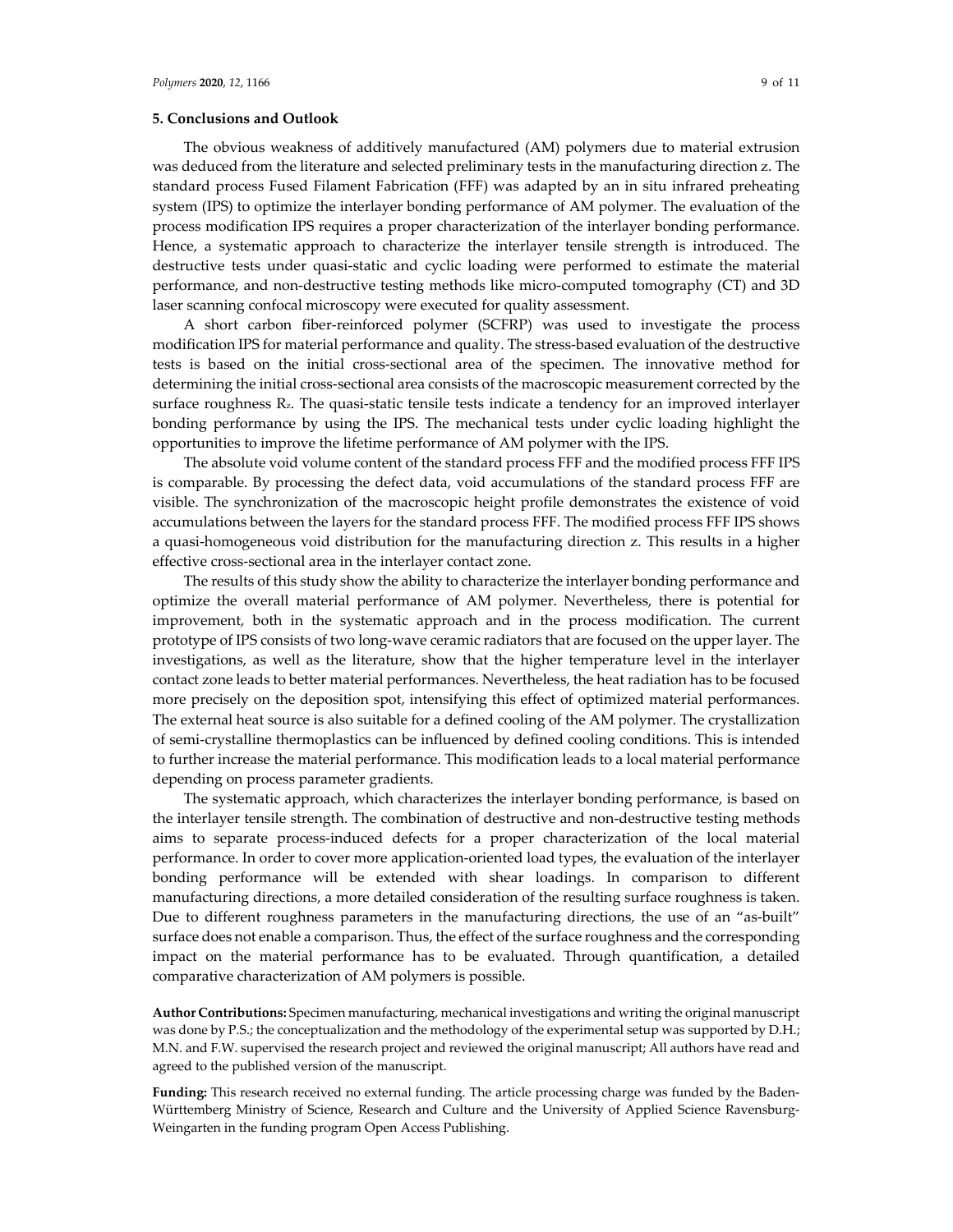**Conflicts of Interest:** The authors declare no conflict of interest.

#### **References**

- 1. Dawoud, M.; Taha, I.; Ebeid, S.J. Mechanical behaviour of ABS: An experimental study using FDM and injection moulding techniques*. J. Manuf. Process.* **2016**, *21*, 39–45.
- 2. Fernandez-Vicente, M.; Calle, W.; Ferrandiz, S.; Conejero, A. Effect of Infill Parameters on Tensile Mechanical Behavior in Desktop 3D Printing. *3d Print. Addit. Manuf.* **2016**, *3*, 183–192.
- 3. Striemann, P.; Huelsbusch, D.; Niedermeier, M.; Walther, F. Quasi-Static Characterization of Polyamide-Based Discontinuous CFRP Manufactured by Additive Manufacturing and Injection Molding. *Key Eng. Mater.* **2019**, *809*, 386–391.
- 4. Kuznetsov, V.; Solonin, A.; Urzhumtsev, O.; Schilling, R.; Tavitov, A. Strength of PLA Components Fabricated with Fused Deposition Technology Using a Desktop 3D Printer as a Function of Geometrical Parameters of the Process. *Polymers* **2018**, *10*, 313.
- 5. Ravi, A.K.; Deshpande, A.; Hsu, K.H. An in‐process laser localized pre‐deposition heating approach to inter‐layer bond strengthening in extrusion based polymer additive manufacturing. *J. Manuf. Process.* **2016**, *24*, 179–185.
- 6. Sun, Q.; Rizvi, G.M.; Bellehumeur, C.T.; Gu, P. Effect of processing conditions on the bonding quality of FDM polymer filaments. *Rapid Prototyp. J.* **2008**, *14*, 72–80.
- 7. Kousiatza, C.; Karalekas, D. In‐situ monitoring of strain and temperature distributions during fused deposition modeling process. *Mater. Des.* **2016**, *97*, 400–406.
- 8. Costa, S.F.; Duarte, F.M.; Covas, J.A. Estimation of filament temperature and adhesion development in fused deposition techniques. *J. Mater. Process. Technol.* **2017**, *245*, 167–179.
- 9. McIlroy, C.; Olmsted, P.D. Disentanglement effects on welding behaviour of polymer melts during the fused‐filament‐fabrication method for additive manufacturing. *Polymer* **2017**, *123*, 376–391.
- 10. Nguyen, N.A.; Barnes, S.H.; Bowland, C.C.; Meek, K.M.; Littrell, K.C.; Keum, J.K.; Naskar, A.K. A path for lignin valorization via additive manufacturing of high‐performance sustainable composites with enhanced 3D printability. *Sci. Adv.* **2018**, *4*, 1–15.
- 11. Hart, K.R.; Dunn, R.M.; Sietins, J.M.; Hofmeister Mock, C.M.; Mackay, M.E.; Wetzel, E.D. Increased fracture toughness of additively manufactured amorphous thermoplastics via thermal annealing. *Polymer* **2018**, *144*, 192–204.
- 12. Nguyen, N.A.; Bowland, C.C.; Naskar, A.K. A general method to improve 3D‐printability and inter‐layer adhesion in lignin‐based composites. *Appl. Mater. Today* **2018**, *12*, 138–152.
- 13. Kishore, V.; Ajinjeru, C.; Nycz, A.; Post, B.; Lindahl, J.; Kunc, V.; Duty, C. Infrared preheating to improve interlayer strength of big area additive manufacturing (BAAM) components. *Addit. Manuf.* **2017**, *14*, 7–12.
- 14. Du, J.; Wei, Z.; Wang, X.; Wang, J.; Chen, Z. An improved fused deposition modeling process for forming large‐size thin‐walled parts. *J. Mater. Process. Tech.* **2016**, *234*, 332–341.
- 15. Spoerk, M.; Arbeiter, F.; Cajner, H.; Sapkota, J.; Holzer, C. Parametric optimization of intra‐ and inter‐layer strengths in parts produced by extrusion‐based additive manufacturing of poly(lactic acid). *J. Appl. Polym. Sci.* **2017**, *134*, 45401.
- 16. Davis, C.S.; Hillgartner, K.E.; Han, S.H.; Seppala, J.E. Mechanical strength of welding zones produced by material extrusion additive manufacturing. *Addit. Manuf.* **2017**, *16*, 162–166.
- 17. Dutra, T.A.; Ferreira, R.T.L.; Resende, H.B. Interlaminar shear strength of continuous carbon fiber reinforced thermoplastic composites manufactured by 3D printing. In Proceedings of 24th ABCM International Congress of Mechanical Engineering, Curitiba, Brazil, 3–8 December 2017.
- 18. Faes, M.; Ferraris, E.; Moens, D. Influence of Inter-layer Cooling time on the Quasi-static Properties of ABS Components Produced via Fused Deposition Modelling. In Proceedings of the Conference on Electro Physical and Chemical Machining, Tokyo, Japan, 19–22 April 2016.
- 19. Gurrala, P.K.; Regalla, S.P. Part strength evolution with bonding between filaments in fused deposition modelling. *Virtual Phys. Prototyp.* **2014**, *9*, 141–149.
- 20. Watschke, H.; Waalkes, L.; Schumacher, C.; Vietor, T. Development of Novel Test Specimens for Characterization of Multi‐Material Parts Manufactured by Material Extrusion. *Appl. Sci.* **2018**, *8*, 1220.
- 21. De Toro, E.V.; Sobrino, J.C.; Martínez A.M.; Eguía, V.M. Analysis of the influence of the variables of the Fused Deposition Modeling (FDM) process on the mechanical properties of a carbon fiber-reinforced polyamide. *Procedia Manf.* **2019**, *41*, 731–738.